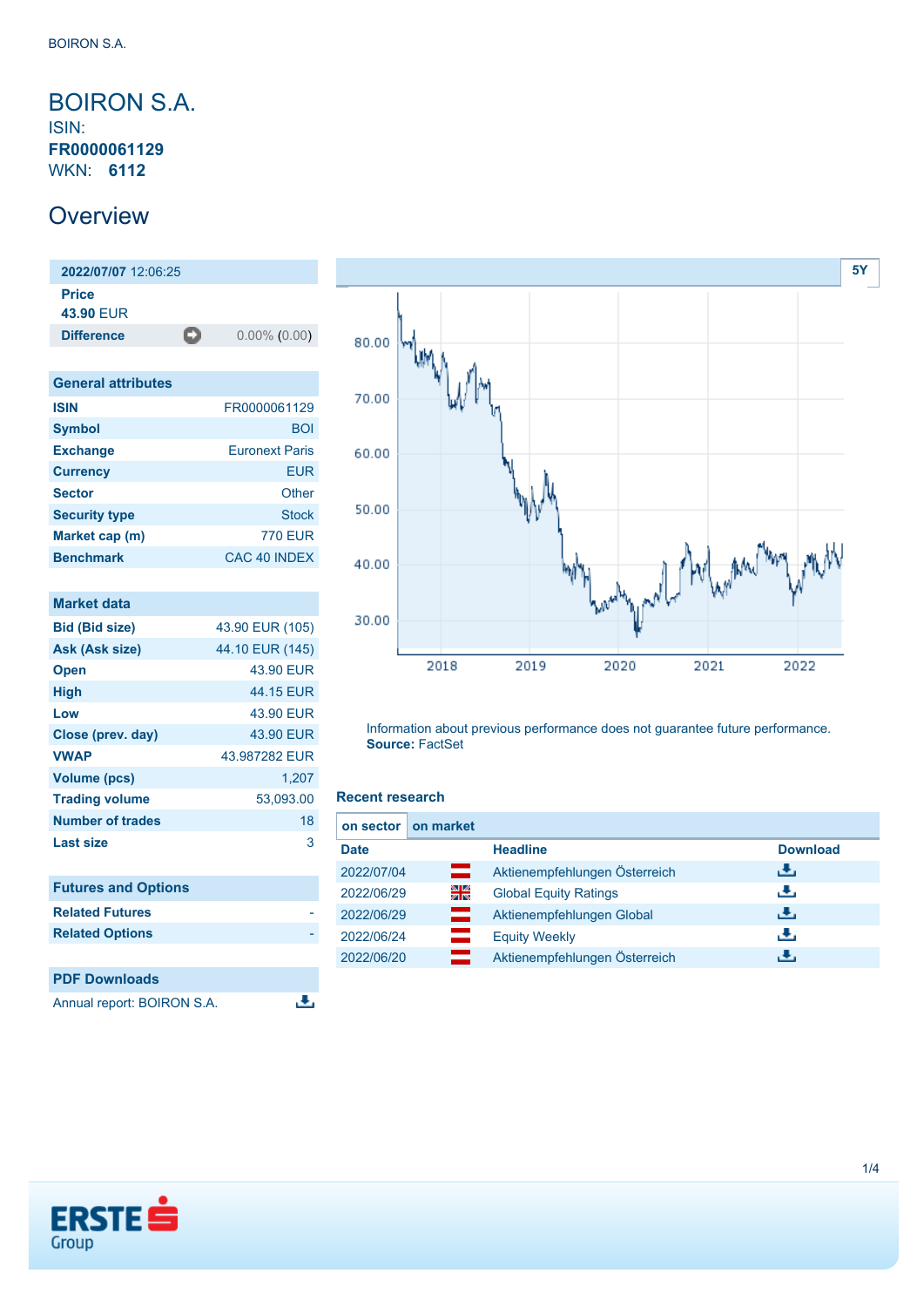# Details

**2022/07/07** 12:06:25 **Price**

**43.90** EUR

**Difference** 0.00% (0.00)

| <b>General attributes</b> |                       |
|---------------------------|-----------------------|
| <b>ISIN</b>               | FR0000061129          |
| <b>Symbol</b>             | <b>BOI</b>            |
| <b>Exchange</b>           | <b>Euronext Paris</b> |
| <b>Currency</b>           | <b>EUR</b>            |
| <b>Sector</b>             | Other                 |
| <b>Security type</b>      | <b>Stock</b>          |
| Market cap (m)            | <b>770 EUR</b>        |
| <b>Benchmark</b>          | CAC 40 INDEX          |

| <b>Market data</b> |  |  |
|--------------------|--|--|
|                    |  |  |
|                    |  |  |

| <b>Bid (Bid size)</b> | 43.90 EUR (105) |
|-----------------------|-----------------|
| Ask (Ask size)        | 44.10 EUR (145) |
| <b>Open</b>           | 43.90 EUR       |
| <b>High</b>           | 44.15 FUR       |
| Low                   | 43.90 EUR       |
| Close (prev. day)     | 43.90 EUR       |
| <b>VWAP</b>           | 43.987282 FUR   |
| Volume (pcs)          | 1,207           |
| <b>Trading volume</b> | 53.093.00       |
| Number of trades      | 18              |
| Last size             | 3               |

| <b>Performance and Risk</b> |           |           |           |  |
|-----------------------------|-----------|-----------|-----------|--|
|                             | 6M        | 1Y        | <b>3Y</b> |  |
| <b>Perf</b> (%)             | $+18.49%$ | $+12.56%$ | $+10.86%$ |  |
| Perf (abs.)                 | $+6.85$   | $+4.90$   | $+4.30$   |  |
| <b>Beta</b>                 | 0.15      | 0.15      | 0.33      |  |
| <b>Volatility</b>           | 31.45     | 29.73     | 34.25     |  |



Information about previous performance does not guarantee future performance. **Source:** FactSet

| <b>Price data</b>                             |                        |
|-----------------------------------------------|------------------------|
| Ø price 5 days $\vert$ Ø volume 5 days (pcs.) | 42.39 EUR (4,581)      |
| Ø price 30 days   Ø volume 30 days (pcs.)     | 41.40 EUR (4,401)      |
| Ø price 100 days   Ø volume 100 days (pcs.)   | 40.61 EUR (8,159)      |
| Ø price 250 days   Ø volume 250 days (pcs.)   | 40.13 EUR (7,282)      |
| <b>YTD High   date</b>                        | 48.00 EUR (2022/05/03) |
| <b>YTD Low   date</b>                         | 34.95 EUR (2022/01/18) |
| 52 Weeks High   date                          | 48.00 EUR (2022/05/03) |
| 52 Weeks Low   date                           | 32.60 EUR (2021/12/16) |

#### **All listings for BOIRON S.A.**

| Exchange $\Box$                 | <b>Date</b>    | <b>Time Price</b> |                                 | <b>Trading volume</b><br>(mio.) | <b>Number of</b><br>trades |
|---------------------------------|----------------|-------------------|---------------------------------|---------------------------------|----------------------------|
| <b>Stuttgart</b>                | 2022/07/<br>07 |                   | 10:50 43.85 EUR                 | 0.00                            | $\overline{4}$             |
| <b>Munich</b>                   | 2022/07/<br>07 |                   | 08:05 43.75 EUR                 | 0.00                            | 1                          |
| <b>London Stock</b><br>Exchange | 21             |                   | 2022/01/ 17:54 39.8918 EUR 1.58 |                                 | 2                          |
| <b>Hanover</b>                  | 2022/07/<br>07 |                   | 08:06 43.70 EUR                 | 0.00                            |                            |
| Frankfurt                       | 2022/07/       | 08:07             | 43.75 EUR                       | 0.00                            | 1                          |

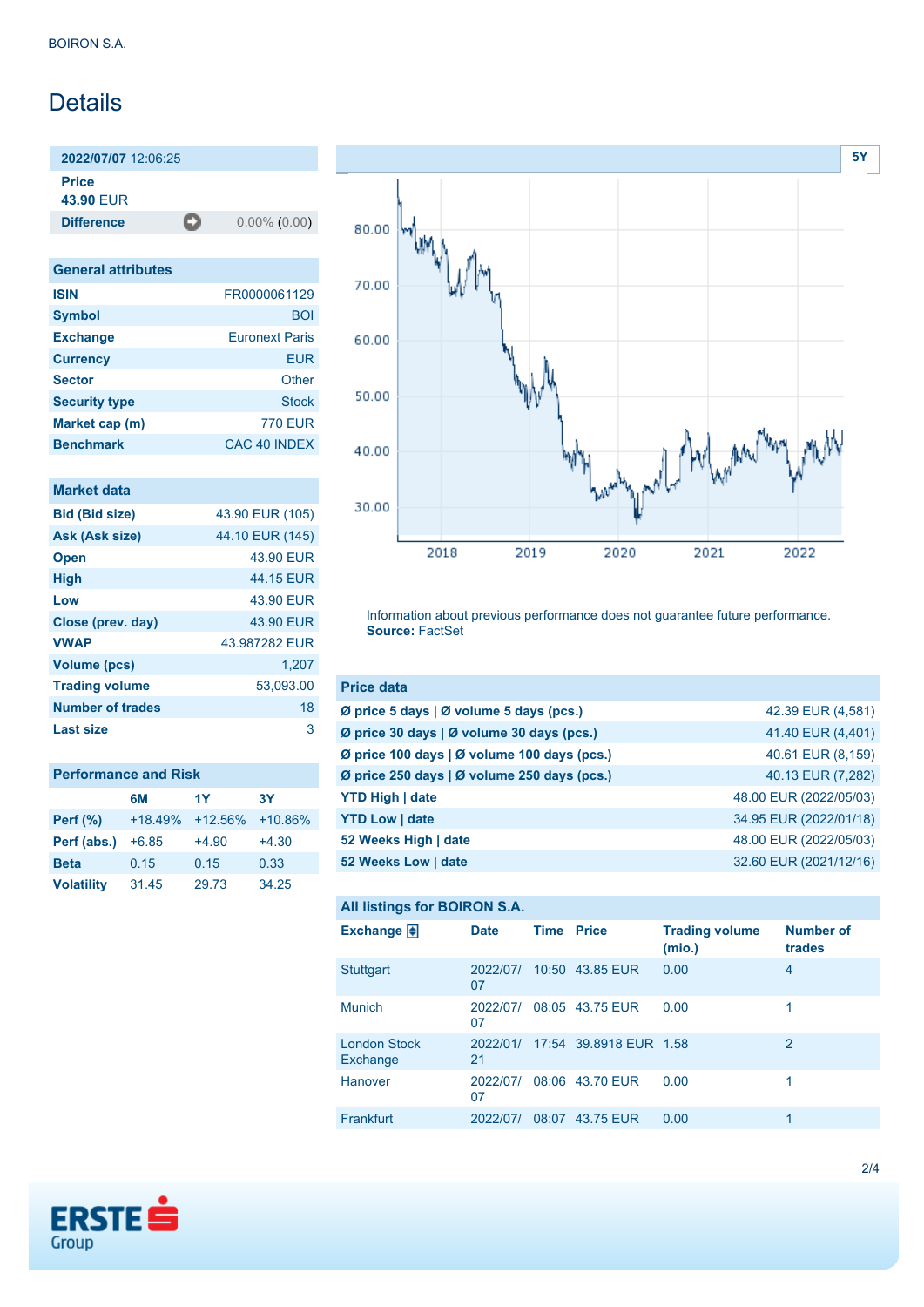|                                  | 07 |                          |      |    |
|----------------------------------|----|--------------------------|------|----|
| FINRA other OTC<br><b>Issues</b> | 27 | 2022/06/ 15:31 41.10 USD | 0.00 |    |
| <b>Euronext Paris</b>            | 07 | 2022/07/ 12:06 43.90 EUR | 0.05 | 18 |
| <b>Duesseldorf</b>               | 07 | 2022/07/ 12:00 43.55 EUR | 0.00 |    |
| <b>Berlin</b>                    | 07 | 2022/07/ 08:08 43.65 EUR | 0.00 |    |